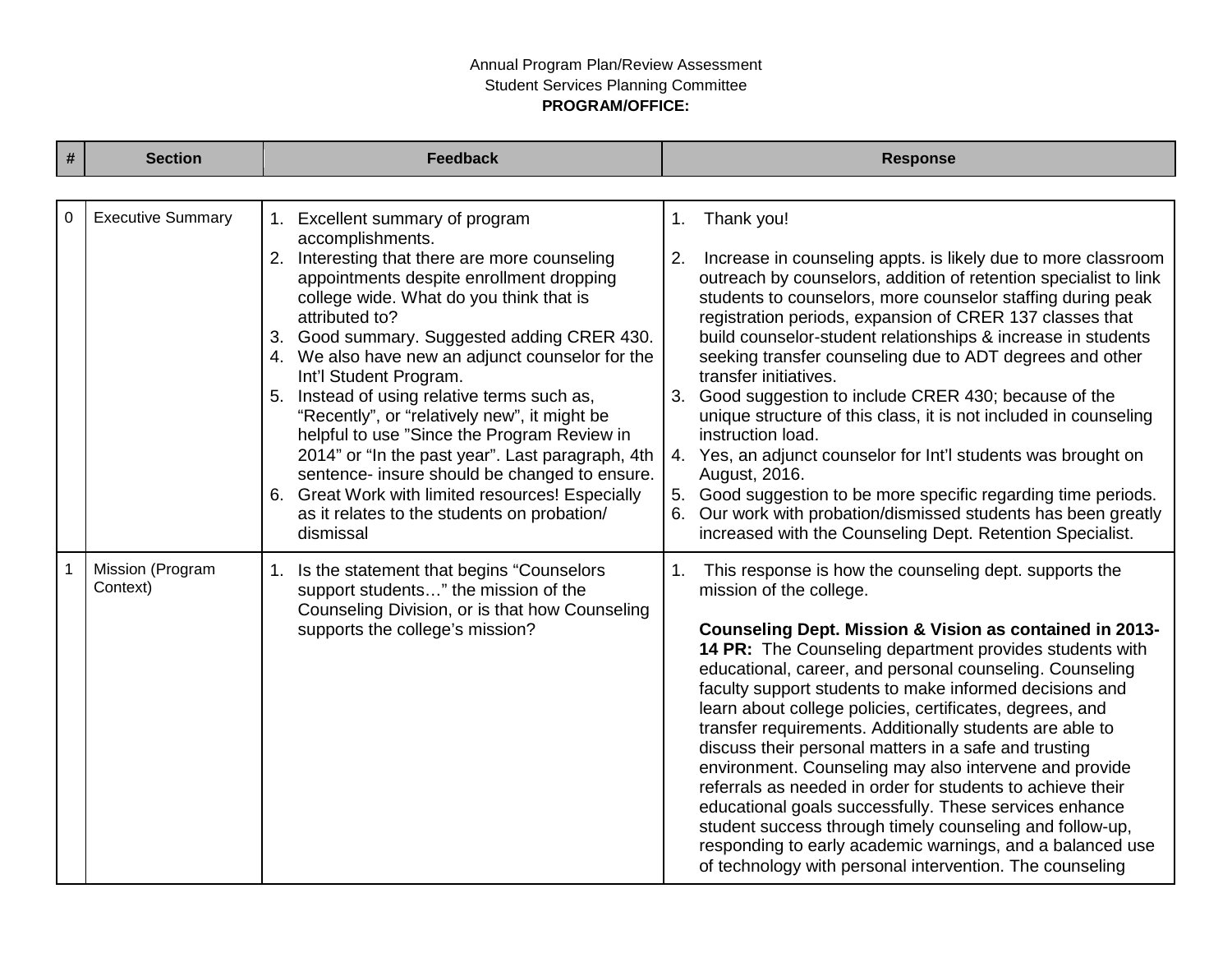|                |                                                   |                                                                                                                                                                                                                                                                                                                                                                                                                                                                                                                                                                                                                                                    |    | department provides instruction in a variety of transferable<br>general education classes which teach study skills, college<br>success strategies, career and life planning, transfer planning<br>and scholarship search.                                                                                                                                                                                                                                                                                                                                                                                                                                                                                                                                                                                                                                                                                                                                                                                                                                                                                                                                                                                                                                                                                                                                                                                |
|----------------|---------------------------------------------------|----------------------------------------------------------------------------------------------------------------------------------------------------------------------------------------------------------------------------------------------------------------------------------------------------------------------------------------------------------------------------------------------------------------------------------------------------------------------------------------------------------------------------------------------------------------------------------------------------------------------------------------------------|----|----------------------------------------------------------------------------------------------------------------------------------------------------------------------------------------------------------------------------------------------------------------------------------------------------------------------------------------------------------------------------------------------------------------------------------------------------------------------------------------------------------------------------------------------------------------------------------------------------------------------------------------------------------------------------------------------------------------------------------------------------------------------------------------------------------------------------------------------------------------------------------------------------------------------------------------------------------------------------------------------------------------------------------------------------------------------------------------------------------------------------------------------------------------------------------------------------------------------------------------------------------------------------------------------------------------------------------------------------------------------------------------------------------|
| $\overline{c}$ | <b>Program Description</b><br>(Program Context)   | 1. Suggested adding E-Counseling as one of the<br>services.<br>2. I appreciate how each counselor works with a<br>subgroup of students to become an expert.<br>3. Should we also include off campus counseling<br>services at the Job Train?<br>4. Great description of what is being done but<br>does not address what will be done.<br>It is a good idea that Counseling is creating<br>5.<br>subgroups allowing counselors to become<br>experts. Can this be expanded?                                                                                                                                                                          |    | Good suggestion; e-counseling is another method for<br>providing counseling services.<br>2. Yes, this has expanded over the past 5 years.<br>We do have an adjunct counselor who counsels offsite at the<br>Job Train program in Menlo Park; this occurs one evening a<br>week.<br>4. We have included future goals under 6B State of the Program<br>- Evaluation.<br>At this time, counseling staff are at their maximum with<br>assignments to student subgroups. It will be helpful to<br>consider student subgroups who might be underserved, in<br>the event that more resources are obtained.                                                                                                                                                                                                                                                                                                                                                                                                                                                                                                                                                                                                                                                                                                                                                                                                      |
| 3              | Community and Labor<br>Needs (Program<br>Context) | 1. That's great that there are evening<br>appointments available for students. Has there<br>been demand for more than just 3 nights a<br>week?<br>2. Are counselors working with Career Center;<br>hold event that focus on specific job markets?<br>3. Evening appointments are on Tues and Wed.<br>For the 3rd evening counseling, are you<br>referring to the Thursday counseling for<br>Human Services program?<br>4. Do your CRER classes give extra credit to<br>attend career and/or intern fairs?<br>5. How do you identify community & employment<br>needs here? Do you survey students? Is<br>information coming from the career center? | 4. | The welcome desk reports that there are no complaints from<br>students that they cannot obtain an evening appt. With one<br>week in advance, students are able to get appts. Sometimes<br>these students schedule late afternoon appointments.<br>Career Ctr. Staff are invited into CRER classes to provide<br>presentations; all counselors refer students to the Career<br>Ctr.; the Career Counselor is working with the Career Ctr. Dir.<br>on initiatives to help students identify a major, and to offer<br>offsite presentations.<br>General counseling is offered two nights a week; counseling<br>to Human Services' students and sometimes other students<br>are offered on an additional night; CWA provides counseling<br>3 nights per week.<br>Four CRER instructors report giving extra credit for a write-up<br>and attendance at Career Ctr. activities; the instructor for our<br>Puente CRER section uses class time to take students to<br>Career Center events and gives an assignment to complete<br>at the event; the instructor of our short-term online CRER<br>classes does not give extra credit because the class time and<br>events do not line up.<br>The counseling dept. responds to community and<br>employment needs as they are identified by the college. For<br>example, e-counseling was developed in response to an<br>increase in distance education learners. A |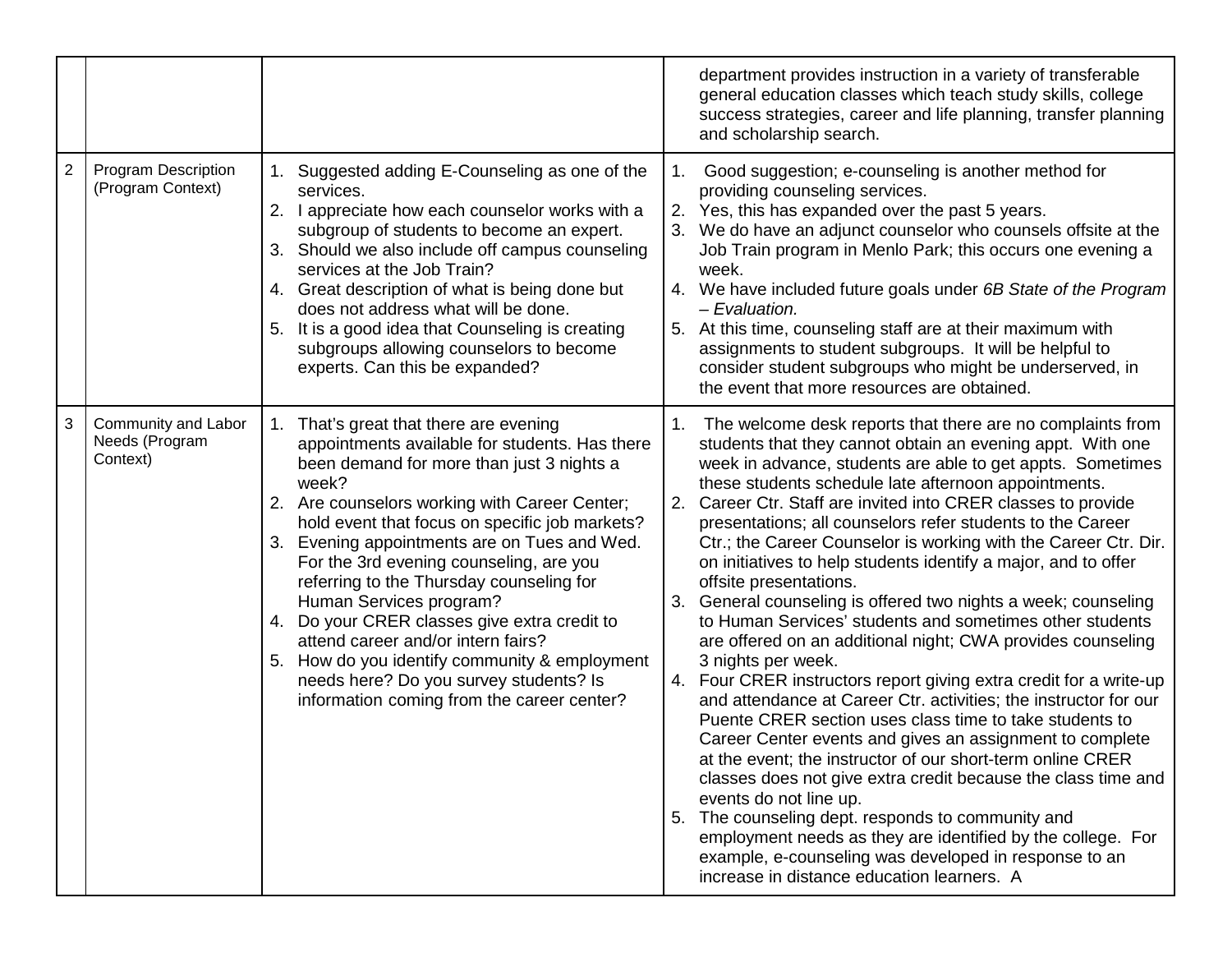|   |                                                   |                                                                                                                                                                                                                                                                                                                                                                                                                                                                                                                                                                                                                                         |          | Counselor/Career-emphasis position was created in<br>response to an increased effort in CTE programs; counselors<br>also use a myriad of employment data websites to inform<br>students of labor market trends in the counseling appt. and in<br>the classroom.                                                                                                                                                                                                                                                                                |
|---|---------------------------------------------------|-----------------------------------------------------------------------------------------------------------------------------------------------------------------------------------------------------------------------------------------------------------------------------------------------------------------------------------------------------------------------------------------------------------------------------------------------------------------------------------------------------------------------------------------------------------------------------------------------------------------------------------------|----------|------------------------------------------------------------------------------------------------------------------------------------------------------------------------------------------------------------------------------------------------------------------------------------------------------------------------------------------------------------------------------------------------------------------------------------------------------------------------------------------------------------------------------------------------|
| 4 | Major Accomplishment<br>(Looking back)            | Great accomplishments and supporting<br>evidence; What were the student outcomes<br>(academic progress, persistence, etc.) of the<br>early alerts? Did all 153 students show up to<br>the appointments? What type of impact did the<br>classes have on student outcomes -<br>major/career exploration, sense of belonging,                                                                                                                                                                                                                                                                                                              | 2.       | 1. All students who received an Early Alert are contacted by a<br>Counselor by phone and via email. We need to improve our<br>tracking system for Early Alerts, but our best estimate is that<br>30 students attended a counseling appointment.<br>Thank you.                                                                                                                                                                                                                                                                                  |
|   |                                                   | etc?<br>So many great accomplishments! Well done!<br>2.                                                                                                                                                                                                                                                                                                                                                                                                                                                                                                                                                                                 | 3.       | See response #7 under this section.                                                                                                                                                                                                                                                                                                                                                                                                                                                                                                            |
|   |                                                   | 3. Are specific hours set per day to respond to e-<br>counseling?<br>4. Great work!! For counseling appt, it would be<br>good to see the data compared between 2016<br>and 2015. Thank you for the retention rate for<br>students who were on probation/dismissed, do<br>we have the success rate for this group of<br>students? Since we now have a counselor with<br>career emphasis, what is the collaboration that<br>we had so far with CTE or the plan?<br>5. Can more counselors be involved in e-<br>counseling and phone counseling so the<br>students have less wait time?<br>6. Recommend to include the newly hired adjunct | 4.<br>5. | Data from 2014 and 2016 data were compared because of<br>program review completion; for probation/dismissed students,<br>data shows that 61.8% of students persisted and enrolled in<br>F15 term, 66.4% in SP16, 20.5% in SUM16, 49.8% in F16,<br>and 44% in SP17; collaboration so far with CTE has been<br>working with the Strong Work Force group to plan and offer<br>Career Jam; assisting the Business Division on revamps of<br>degree requirements and class offerings.<br>See response #7 under this section.<br>6. Good suggestion. |
|   |                                                   | counselor for the Int'l student Program. In<br>section C, the off campus counseling is<br>general counseling and should be listed<br>separately from Human Services.<br>7. Great job! The need for additional counselors<br>is evident. Can E-Counseling and Phone<br>Counseling be expanded to serve our<br>students? Due to the student need, is another<br>counselor warranted?                                                                                                                                                                                                                                                      | 7.       | One counselor is assigned to e-counseling and currently<br>averages 3 hrs/wk to respond to requests; e-counseling is<br>unavailable in summer and winter break; we are able to meet<br>the demand although response is not always the same day;<br>through the Distance Education Committee, we are exploring<br>a new software called Cranium Café, an interactive platform<br>similar to an enhanced Skype; if adopted, time would be set<br>aside for live e-counseling; this software can be integrated<br>with Canvas and SARS.           |
| 5 | Impact of Resource<br><b>Allocations (Looking</b> | 1. Perhaps include more information on how<br>students have been impacted by the FT                                                                                                                                                                                                                                                                                                                                                                                                                                                                                                                                                     | 1.       | The hiring process for the Basic Skills Tenure-track position<br>is occurring now, SP17; data on student impact can be                                                                                                                                                                                                                                                                                                                                                                                                                         |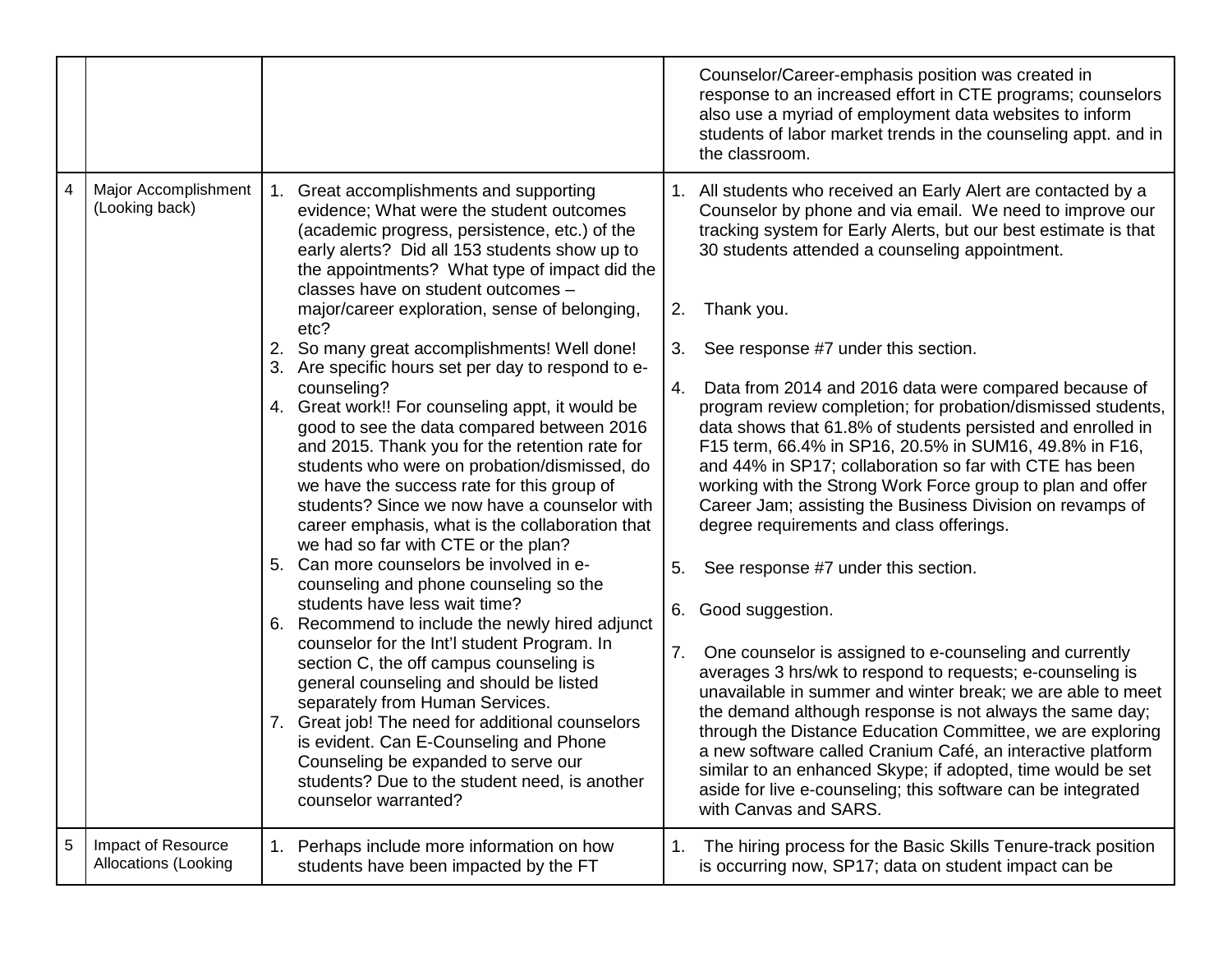|                | back)                                 | tenure-track position.<br>This section talks about the needs instead of<br>2.<br>talking about the impact of resources that's<br>had on the program.                                                                                                                                                                                                                                                                                                                                                                                                                                                                                                                                                                                                                                                                                                                                                                                                                                                                                                                           |                | presented in the next program review.<br>2. Again, we will not have data on the impact of this new<br>position until after it is filled.                                                                                                                                                                                                                                                                                                                                                                                          |
|----------------|---------------------------------------|--------------------------------------------------------------------------------------------------------------------------------------------------------------------------------------------------------------------------------------------------------------------------------------------------------------------------------------------------------------------------------------------------------------------------------------------------------------------------------------------------------------------------------------------------------------------------------------------------------------------------------------------------------------------------------------------------------------------------------------------------------------------------------------------------------------------------------------------------------------------------------------------------------------------------------------------------------------------------------------------------------------------------------------------------------------------------------|----------------|-----------------------------------------------------------------------------------------------------------------------------------------------------------------------------------------------------------------------------------------------------------------------------------------------------------------------------------------------------------------------------------------------------------------------------------------------------------------------------------------------------------------------------------|
| 6              | State of the Program -<br>Observation | Excellent overview of the state of the<br>1.<br>counseling program.<br>2. Need full time counselors fully trained; will gain<br>knowledge and expertise and ensure that our<br>full time student are in compliance, with<br>eligibility requirements for programs such as<br>International and Athletes.<br>Since Counseling has had more counselors<br>3.<br>than in the past, how could we utilize the<br>resource to handle one of the challenges -<br>Proactive Reg, SEP campaign etc.?<br>4. Very well done. Strengths and challenges are<br>clearly described.<br>It would be good to expand on how students<br>are affected by some of the successes and<br>challenges. Bullet points are sometimes too<br>brief.<br>Under the strength, item $# 6$ , we offer<br>counselor for the Int'l student Program. In<br>section C, the off campus counseling is<br>general counseling and should be listed<br>separately from Human Services.<br>7. Training sessions are a great idea! Degree<br>works is helping to free up Counselors for one<br>on one time with students. | 1.<br>5.<br>7. | Thank you!<br>2. Good comment.<br>Assignment of counselors to these activities is a department<br>decision, among Counselors and the Dean of Counseling.<br>4. Thank you.<br>Good point; it would be too lengthy to expand on everything<br>but perhaps more in-depth information and data on a few<br>areas would be useful.<br>6. So noted.<br>Degree Works is an extremely valuable tool for counselors,<br>for both degree and transfer "audit" and creating SEP's. Not<br>all Community College Districts utilize this tool. |
| 6<br>В         | State of the Program -<br>Evaluation  | 1. Great suggestions! I think a PSC would be a<br>great addition to the counseling team.<br>I love the "triage" counseling idea!<br>2.<br>Again, well stated. I wish you had put the PSC<br>position forward in this review.<br>4. With the increase in International Students, is<br>there a need for a designated Counselor for<br>this population?                                                                                                                                                                                                                                                                                                                                                                                                                                                                                                                                                                                                                                                                                                                          | 1.             | Yes! We want to wait until our Retention Specialist position<br>is filled to determine if we have understaffed projects.<br>We piloted "triage" for the first time this year and plan to<br>strengthen and modify as needed.<br>3. Counselors felt that we needed more time to define the need<br>and the specific responsibilities of a PSC.<br>4. Yes, an adjunct counselor for Int'l students was hired in<br>August 2016.                                                                                                     |
| $\overline{7}$ | <b>Current Service Area</b>           | 1. SAO and SLO are very clear.                                                                                                                                                                                                                                                                                                                                                                                                                                                                                                                                                                                                                                                                                                                                                                                                                                                                                                                                                                                                                                                 | 1.             | Thank you.                                                                                                                                                                                                                                                                                                                                                                                                                                                                                                                        |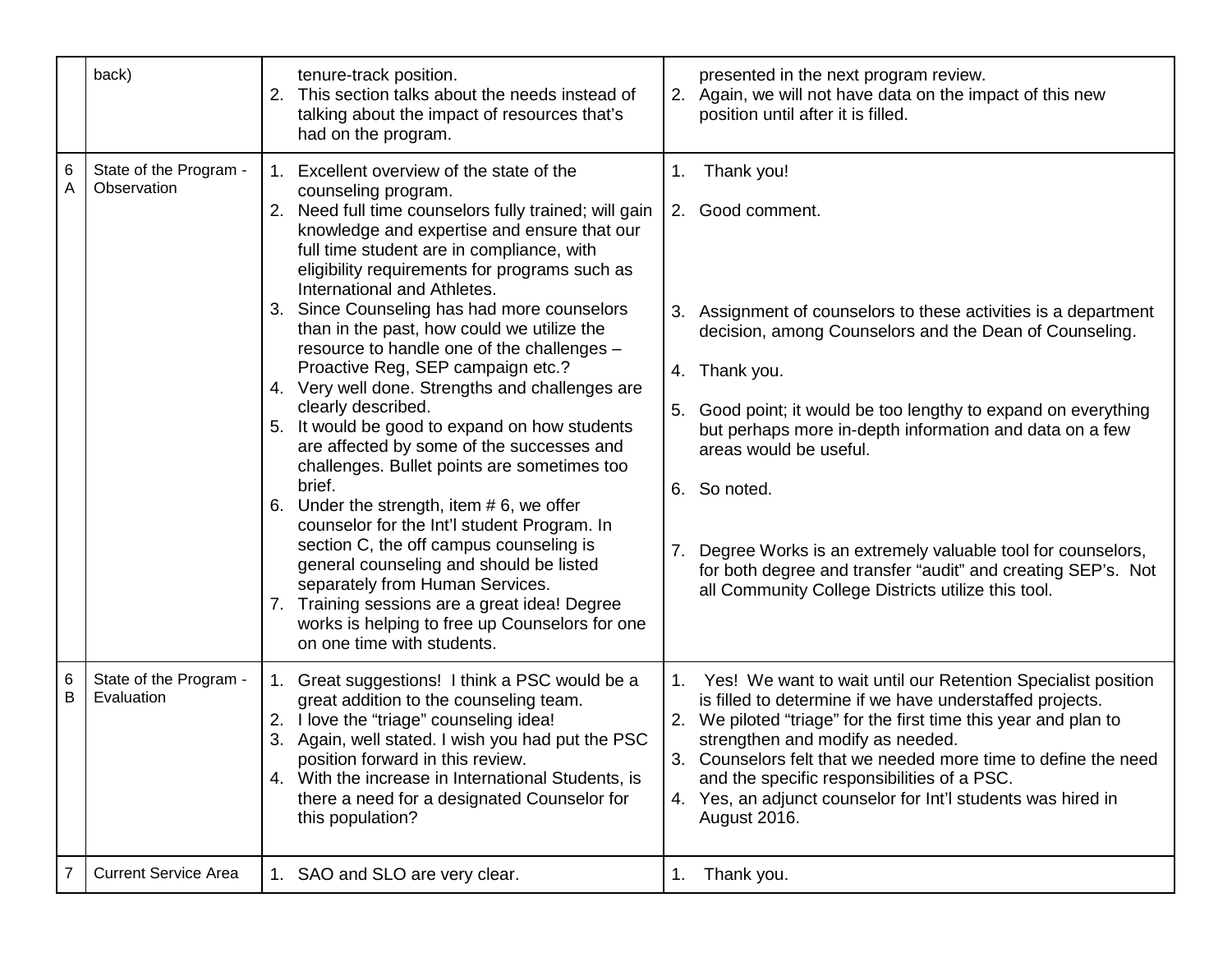| A                   | Outcomes (SAOs)<br>Assessment and<br><b>Student Learning</b><br>Outcomes (SLOs)<br>Assessment |                                                                                                                                                                                                                                                                                                                                                                                                                                                                                                                                                                                                                                 |                                                                                                                                                                                                                                                                                                                                                           |
|---------------------|-----------------------------------------------------------------------------------------------|---------------------------------------------------------------------------------------------------------------------------------------------------------------------------------------------------------------------------------------------------------------------------------------------------------------------------------------------------------------------------------------------------------------------------------------------------------------------------------------------------------------------------------------------------------------------------------------------------------------------------------|-----------------------------------------------------------------------------------------------------------------------------------------------------------------------------------------------------------------------------------------------------------------------------------------------------------------------------------------------------------|
| $\overline{7}$<br>B | <b>SAO Assessment Plan</b>                                                                    | Very informative; Is this all the comments<br>1.<br>provided?<br>2. Good questions that can lead to better<br>sessions with counselors.                                                                                                                                                                                                                                                                                                                                                                                                                                                                                         | 1.<br>Student comments are provided under section 7C.<br>This is true; the questions tell the student what they can<br>2.<br>expect from a counseling appt.                                                                                                                                                                                               |
| 7<br>С              | <b>SAO Assessment</b><br>Results and Impact                                                   | Survey provides excellent evidence of impact<br>1.<br>on students.<br>I loved reading all of that student feedback!<br>2.<br>Useful and clear; Like student feedback<br>3.<br>Great listing of student comments.<br>4.<br>It would be easier to read if you provided a few<br>examples instead of the exact list of student<br>comments.<br>6. It was great to see students' responses but it<br>listed the responses instead of summarizing<br>the findings. Maybe summarize the results and<br>provide some examples of students'<br>responses.<br>7. Good Feedback of SAO Assessment, to see where<br>improvement is needed. | We have been very pleased with the process and results of<br>our student survey.<br>2-4 Thank you; we also enjoyed reading the student comments.<br>I think it would be easier on the reader if we could include<br>$5-6$<br>the comments in an attachment instead of in the body of the<br>document.<br>Thank you.<br>7                                  |
| D                   | <b>SLO Assessment Plan</b>                                                                    | 1. Is there a plan to do anything differently due to<br>assessment results?                                                                                                                                                                                                                                                                                                                                                                                                                                                                                                                                                     | We have used this SLO for several years because it lends<br>1.<br>well to a pre and post survey. It is limited to data from the<br>initial counseling appt. with the student. For future PR,<br>Counselors will consider establishing another SLO.                                                                                                        |
| E                   | <b>SLO Assessment</b><br>Results and Impact                                                   | 1. I really like the graph of the SLO Orientation<br>Report<br>2. What are the impacts of these results? What<br>else can you extrapolate from the data<br>gathered?<br>Data shows where to focus counselor energy.<br>3.                                                                                                                                                                                                                                                                                                                                                                                                       | Thank you.<br>2.<br>These results clearly show that students are gaining<br>important information during the matriculation process and<br>are satisfied with the process. Students are leaving the<br>counseling appt. with an understanding of which classes to<br>take in their first semester, and why these classes are<br>important.<br>3. So noted. |